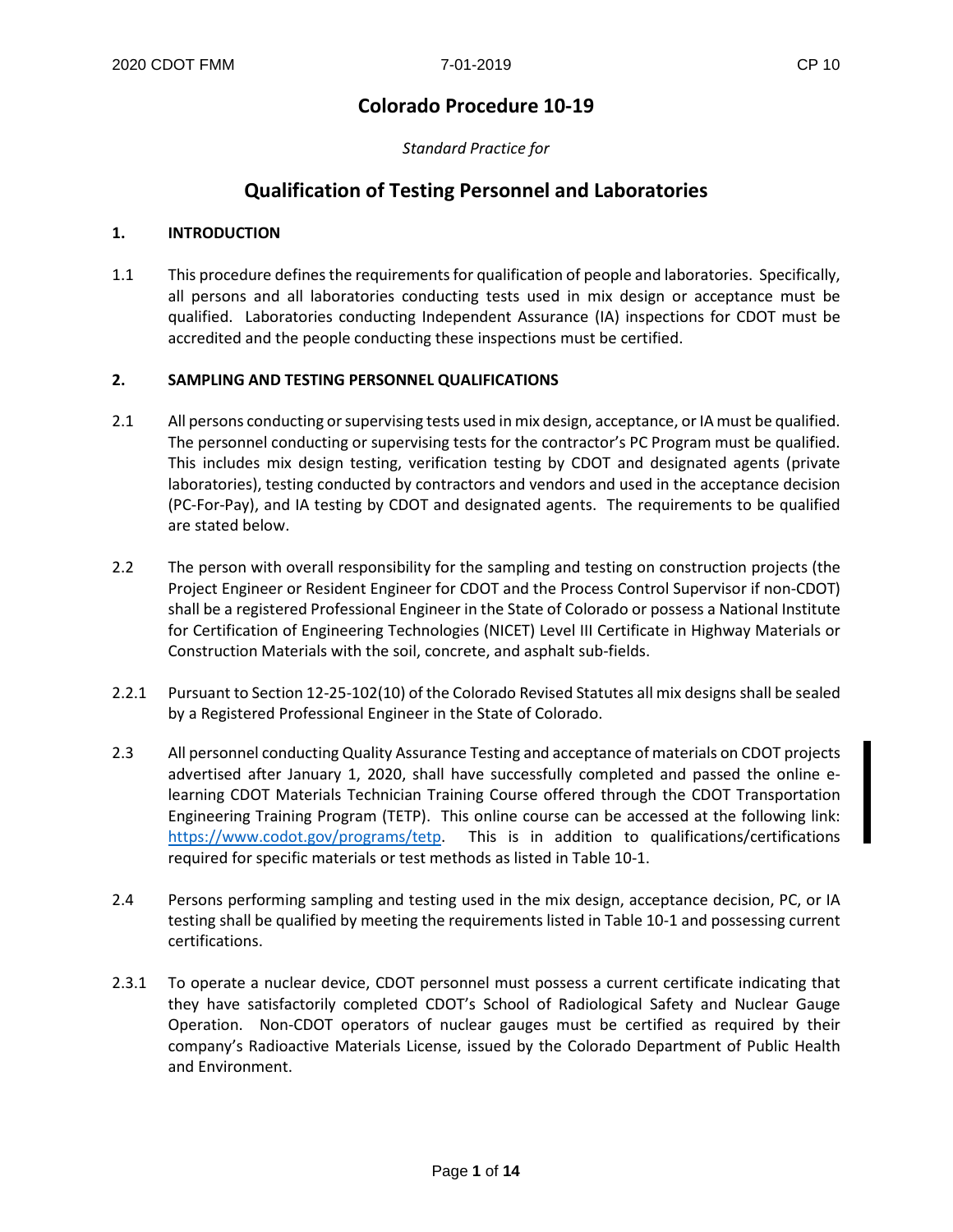- 2.4 *New Employees*: New employees not qualified in accordance with Subsection 2.3 may conduct acceptance tests under the direct, day-to-day, supervision of an employee that is qualified (in accordance with Subsection 2.3) to conduct those tests. The maximum time period of supervised testing by any one non-qualified employee for each item is indicated in Subsection 2.4.2. Additional conditions that must be met are listed in Subsection 2.4.1. Note that these provisions do not apply to nuclear testing.
- 2.4.1 *Qualified Supervisor*: The qualified supervisor shall train the new employee, if needed, and then confirm in writing that this employee is capable of performing the tests in accordance with the standards. This written confirmation shall contain the following: identity and signature of the qualified supervisor, name and previous experience of the new employee, the time spent training the new employee, the tests for which the new employee is qualified, and the date the new employee will begin mix design or acceptance testing. The written confirmation shall be delivered to and approved by the Region Materials Engineer before the new employee performs mix design or acceptance tests. The qualified supervisor shall be present on the testing site at least once each day the new employee is conducting tests to closely oversee and check the work of the new employee. The qualified supervisor shall co-sign each test report and worksheet produced by the new employee. The close day-to-day supervision shall continue until the new employee is qualified by meeting the requirements of Subsection 2.3.
- 2.4.2 Time Limits for Acceptance Testing by Non-qualified New Employees:
- 2.4.2.1 *Soils Testing*: A maximum of 2 calendar months of continuous testing before qualification is required. Accumulation of time is not allowed.
- 2.4.2.2 *HMA Testing*: A maximum of two calendar months of continuous testing before qualification is required. Accumulation of time is not allowed. Inexperienced employees (less than one year of documented experience) performing testing on HMA shall successfully complete the *Asphalt Construction PC/OA Technician Education* course provided by the Rocky Mountain Asphalt Education Center (RMAEC) (303-741-6148) before seeking certification.
- 2.4.2.3 *Concrete Testing:* A maximum of six calendar months of continuous testing before qualification is required. Accumulation of time is not allowed.

#### **3. LABORATORY QUALIFICATION PROGRAM**

- 3.1 The purpose of the Laboratory Qualification Program is to verify that laboratories conducting testing used in mix design or the acceptance decision are qualified. All laboratories conducting tests used in mix design or the acceptance decision must be qualified before construction of items requiring testing by that lab. Testing used in the acceptance decision includes verification testing by CDOT and designated agents of CDOT, plus PC testing by contractors and vendors.
- 3.2 All laboratories conducting testing used in mix design or the acceptance decision must meet the following requirements. CDOT and designated agent laboratories conducting verification testing, and contractors and vendors conducting PC testing used in the acceptance decision are included.
- 3.2.1 *Laboratory Inspections*: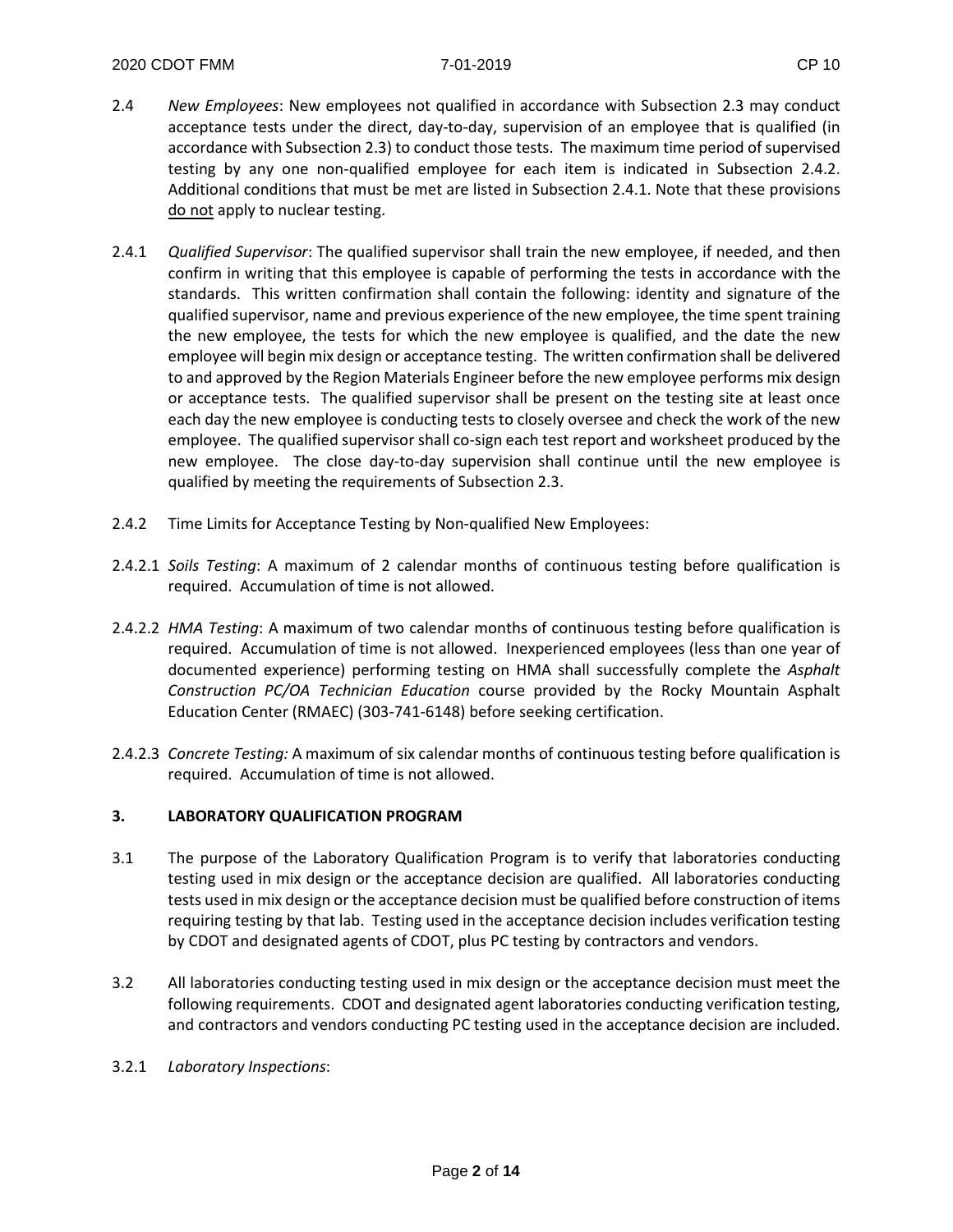- 3.2.1.1 *CDOT Laboratories*: The Region Materials Engineer or his designee shall conduct an inspection of each project laboratory before mix design or verification testing begins. The Central Laboratory may conduct random Field Laboratory inspections during project construction. The inspection shall be documented using the current *Field Lab & Personnel Qualification Checklist* and any supplemental lists deemed necessary. The Region Materials Engineer, his designee, or the Central Laboratory Inspection Coordinator shall indicate on the checklist whether or not the laboratory is qualified. If the laboratory has been determined to not be qualified, the deficiencies will be corrected to the satisfaction of the Region Materials Engineer. Project construction involving items subject to mix design or verification testing shall not begin until the laboratory conducting these tests is determined to be qualified. The Resident Engineer, in cooperation with the Region Materials Engineer, shall be responsible for assuring that CDOT owned project testing equipment is acceptable for mix design or verification sampling and testing.
- 3.2.1.2 *Designated Agent Laboratories*: All designated agent laboratories shall be part of the AASHTO accreditation program such as AASHTO Materials Reference Laboratory (AMRL) or Cement and Concrete Reference Laboratory (CCRL) in all of the tests performed. The Region Materials Engineer shall conduct or direct a designated representative to conduct an inspection of each designated agent laboratory used in verification testing before testing begins. The Central Laboratory may conduct random Field Laboratory inspections during project construction. The inspection shall be documented using the current *Field Lab & Personnel Qualification Checklist* and any supplemental lists deemed necessary. The Region Materials Engineer, his designated representative, or the Central Laboratory Inspection Coordinator shall indicate on the checklist whether or not the laboratory is qualified. If the laboratory is determined to not be qualified, the deficiencies will be corrected to the satisfaction of the Region Materials Engineer. Project construction involving items subject to verification testing shall not begin until the laboratory conducting these tests is determined to be qualified. A designated agent may not conduct an inspection for qualification of its own laboratory. The laboratory shall participate in the CDOT round robin program for the required tests and achieve a score of 3.0 or better. Scores below a 3.0 will require approved corrective action and possible retesting.
- 3.2.1.3 *Contractor and Vendor Laboratories*: The Region Materials Engineer or his designated representative may conduct an inspection of each Contractor or vendor laboratory before PC testing used in the mix design or acceptance decision begins. If the inspection is performed it shall be documented using the current *Field Lab & Personnel Qualification Checklist* and any supplemental lists deemed necessary. The checklist shall indicate if the laboratory is qualified in all required tests. If the laboratory is determined to not be qualified, the deficiencies will be corrected to the satisfaction of the Region Materials Engineer. If the Contractor or vendor laboratory is used for mix design testing and is not AASHTO accredited, the laboratory shall participate in the CDOT round robin program for the required tests and achieve a score of 3.0 or better. Scores below a 3.0 will require approved corrective action and possible retesting. Testing conducted before the laboratory is determined to be qualified may not be used in the acceptance decision. Contractor or vendor laboratories used in PC-for-Pay projects shall be qualified in accordance with this subsection.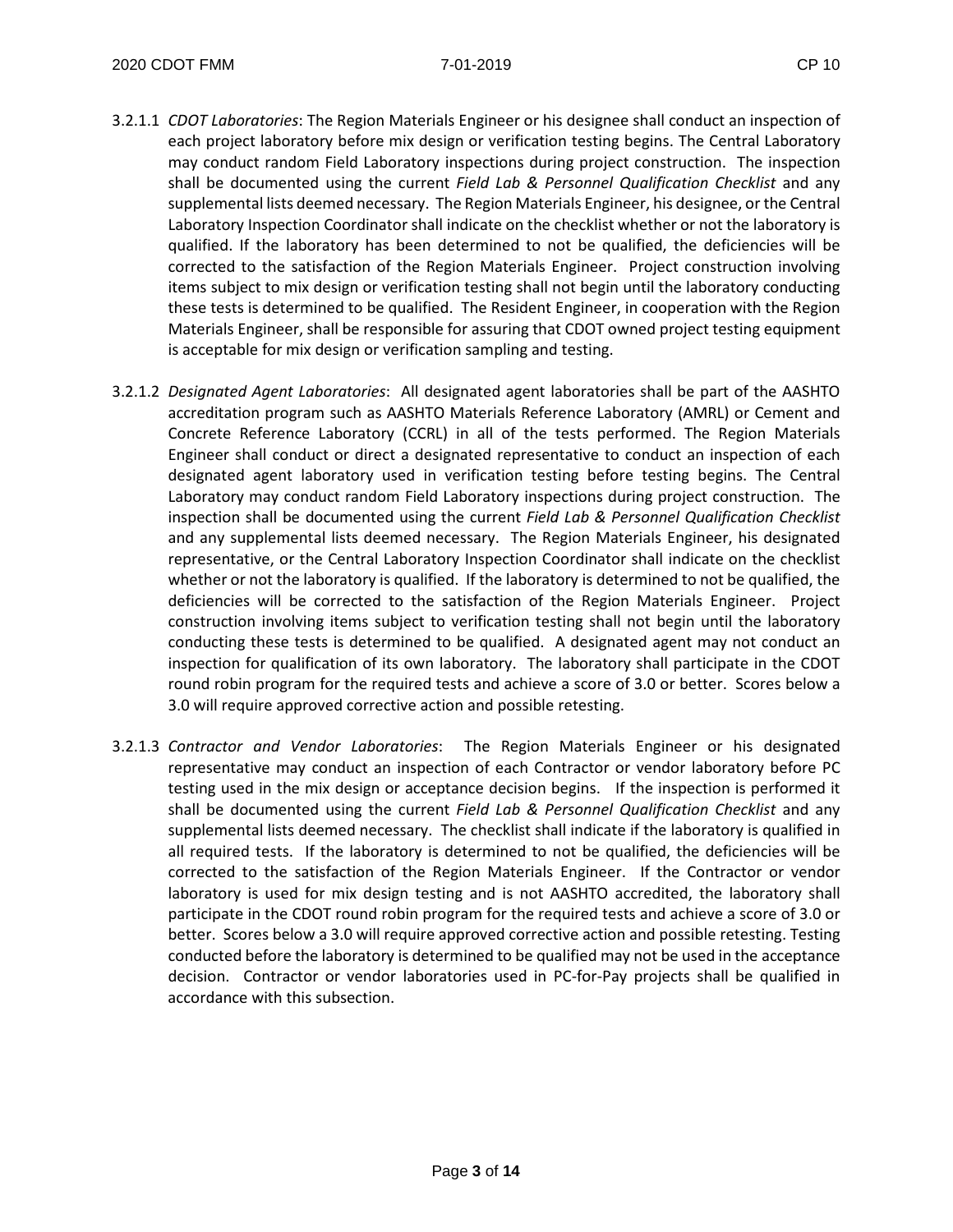- 3.2.2 *Calibration Checks*: All laboratories performing mix design, verification testing, or PC testing used in acceptance shall conduct calibration checks at the minimum frequencies required by the test procedure, equipment operating guides, or Calibration Schedule included in the Field Materials Manual's Inspections (Central -> Region) Chapter. The results of these calibration checks shall be documented on the appropriate forms and retained for a period of seven years. The calibration check documentation shall be made available to the Region Materials Engineer or the Project Engineer upon request.
- 3.2.3 *Lab Personnel Qualifications*: All laboratories performing mix design, verification testing, or PC testing used in the acceptance decision shall maintain documentation of the qualification of all laboratory personnel. This documentation shall indicate that all laboratory personnel are qualified for all the tests they conduct. This documentation shall be current and available at all times for review by the Project Engineer and the Region Materials Engineer.
- 3.3 If the laboratory performing the mix design, verification testing, or PC used in the acceptance decision is AASHTO accredited in the tests performed, it may be exempted from the above requirements for inspection and calibration checks.

#### **4. INDEPENDENT ASSURANCE (IA) LABORATORY REQUIREMENTS**

- 4.1 The CDOT Central Laboratory, the Region Materials Laboratories, and designated agent laboratories conducting Independent Assurance (IA) inspections and testing shall conform to the following requirements.
- 4.1.1 *Central Lab and Designated Agents*: The CDOT Central Lab and designated agents conducting IA testing shall be AASHTO accredited in accordance with the requirements of Section 5.
- 4.1.2 *Region Materials Labs:* An inspection of each Region Materials Laboratory shall be made annually by personnel from the Central Materials Laboratory, as per Subsection 9.2.1.2 of the QA Procedures Chapter. Equipment Verification Checks will be made on equipment used for IA testing including ovens, scales, and balances.
- 4.1.3 All laboratories performing IA testing shall conduct equipment verification checks twice a year on all equipment used in IA testing during that period. The results of those checks shall be in accordance with AASHTO R 18 and documented on the appropriate forms and retained for a period of seven years.

#### **5. ACCREDITATION**

- 5.1 *CDOT Central Laboratory and Designated Agent Inspection*: The CDOT Central Lab and designated agents conducting IA testing for CDOT will be inspected periodically by National Reference Laboratories (AMRL and/or CCRL) and will maintain accreditation by the AASHTO Accreditation Program.
- 5.1.1 The test procedures covered by the designated agent accreditation shall include all IA tests that the designated agent will conduct or observe for CDOT.
- 5.1.2 AASHTO Materials Reference Laboratory (AMRL) and Cement and Concrete Reference Laboratory (CCRL) Inspection Reports: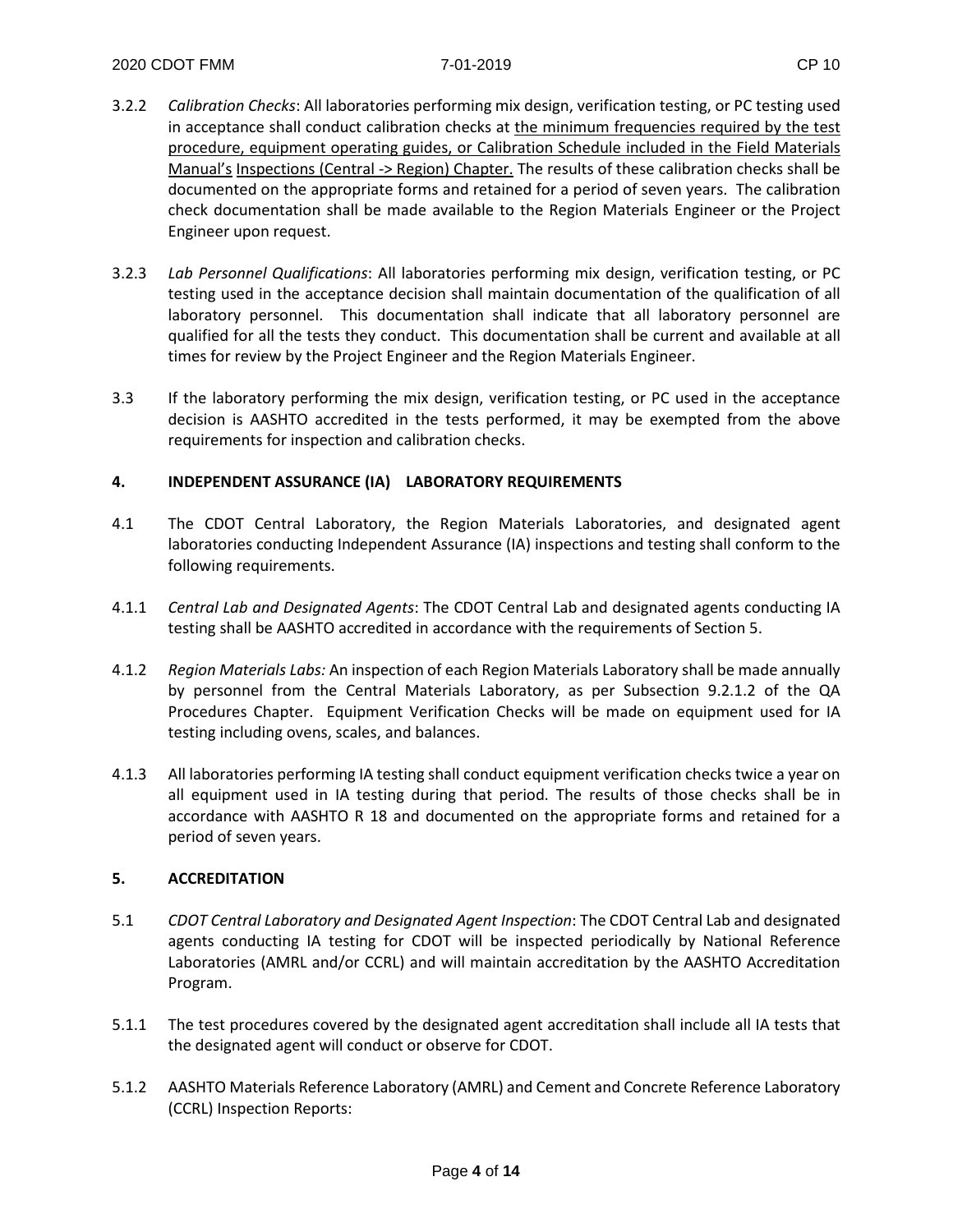- 5.1.2.1 All AMRL and CCRL inspection reports from inspections conducted on the Central Materials Laboratory will be retained and made available to the FHWA upon request.
- 5.1.2.2 All AMRL and CCRL inspection reports from inspections conducted on designated agents that conduct IA testing for CDOT will be retained and made available to CDOT upon request.
- 5.1.3 Deficiencies Identified in AMRL or CCRL Inspection Reports:
- 5.1.3.1 Deficiencies indicated in the AMRL or CCRL inspection reports for inspections conducted on the CDOT Central Materials Laboratory or on designated agents conducting IA testing for CDOT will be corrected at the earliest opportunity and documentation of the corrective action sent to AMRL or CCRL.
- 5.1.4 Proficiency Samples Ratings:
- 5.1.4.1 CDOT Central Laboratory or designated agent laboratory AASHTO Proficiency Samples with a rating of less than 3 (2 Standard Deviations) will be investigated to determine the cause of the low ratings and corrective action taken to prevent future occurrences. These corrections will be reported, in writing, to AMRL or CCRL within 60 days of the receipt of the deficient rating.
- 5.2 Local Agencies shall have IA inspections conducted by an AASHTO accredited laboratory in accordance with the conditions of Subsection 7.4 of the Quality Assurance Procedures Chapter of the Field Material Manual (FMM). The local agency must confirm that the Accredited Laboratory meets all appropriate criteria.

#### **6. INSTRUCTIONS FOR USE OF THE – FIELD LAB & PERSONNEL QUALIFICATION CHECKLIST GENERAL**

- 6.1 Lab Cleanliness & Housekeeping The field-testing lab is generally clean and organized to the point where it will not affect test results.
- 6.2 Equipment Cleanliness & Functionality The field-testing equipment is clean and in good working order, with no broken or partially repaired parts that would have a detrimental effect on the test results.
- 6.3 Calibration Checks & Personnel Qualification Documentation of the calibration checks must be readily available in the field-testing lab, being both complete and up-to-date. This includes calibration checks of scales, ovens, water baths (concrete & bulk), and thermometers. Equipment verification such as sieve examinations, measurements of air meters, slump cones, cylinder molds, beam molds, etc. should also be documented. The qualifications of each person in the lab who conduct the tests are documented, being both current and available.
- 6.4 Scales, Accurate & Level Verify scales have been checked with a reference weight in accordance with AASHTO M 231 and are level on the testing face.
- 6.5 Ovens, Accurate Temperatures (140°, 230°, 275°, & 300°F) Verify that oven thermostats are maintaining the temperature of the  $140^{\circ}F \pm 5^{\circ}$  (60°C  $\pm$  2.8°) oven, 230°F  $\pm$  9° (110°C  $\pm$  5°) oven, 275°F ± 5° (135°C ± 2.8°) oven, and the 300°F ± 5° (149°C ± 2.8°) oven.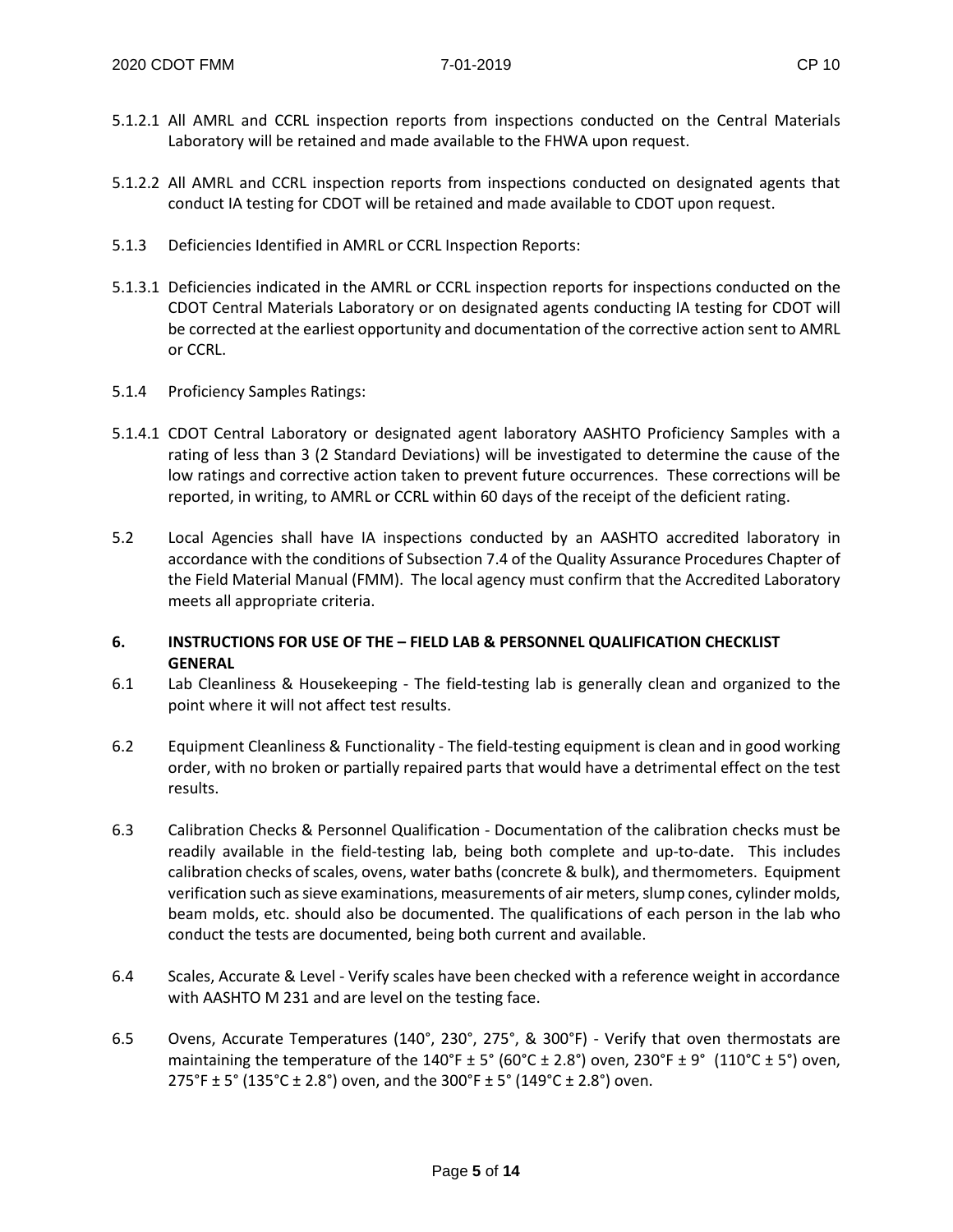- 6.6 Thermometer(s) Accurate Conforming to the requirements of ASTM. The thermometers shall be capable of reading 77°F by 0.2°F (25°C by 0.1°C), 140°F by 0.2°F (60°C by 0.1°C), 230°F by 1°F (110°C by 0.5°C), 275°F by 2°F (135°C by 1°C), and 300°F by 2°F (149°C by 1°C).
- 6.7 Sieves In good condition, and checked with comparator. Sieves conform to ASTM E 11 and have been checked with a certified comparator in accordance with ASTM E 11. Verify that there are no visible holes, dents, wire marks, etc. in the sieves or any sagging of the sieve.
- 6.8 Current and Updated CDOT Materials Forms. CDOT Owner Acceptance Sampling Checklist (SM Report 250) and Final Materials Documentation and Checklist, IA Summary Report (SM Report 473) are filled out and complete as of the date of the inspection.
- 6.9 Equipment and Lab Facility supplied by the Contractor meet the M Standards (M-620-11 or M-620-12) or the specification for the project for which the lab is being supplied. If the Contractor has proposed establishing a project field laboratory within a fixed building, the Contractor shall first provide a proposed floor plan layout of the laboratory space to the Project Engineer and Region Materials Engineer for review and approval. The proposed lab space shall be at least the same overall size, have roughly the same dimensions, and have the same general layout and useable work space as the specified laboratory space as shown in the M Standards. If the plan layout is approved by the Project Engineer and the Region Materials Engineer, but the building space requires modification in order to accommodate the proposed lab space, the Contractor shall obtain all required building permits and pass all inspections required for the modifications. Modifications may include, but are not limited to; removal, modification to, or construction of walls, changes to electrical wiring / loading, changes to plumbing, including drains, venting for ovens, providing for nuclear gauge storage / isolation, etc.
- 6.10 Aggregate splitter complies with ASTM C 702 for the correct number of opening and the size of openings. Splitter does not have visible signs of excessive wear, i.e., splitter openings broken, dented, welds detached, etc.
- 6.11 Shaker Sieving Adequacy Test Performed. Verify the correct aggregate sieving time by running the sieving adequacy test defined in CP 31, ASTM C 136, and AASHTO T 27. Verify that the sieve shaker can hold an entire set of sieves,  $(10 + \text{catch pan})$ .

#### **CONCRETE**

- 6.12 Curing tanks for concrete cylinders and beams contains lime-water at the correct temperature, 73.5°F ± 3.5° in accordance with ASTM C 31. Verify the recording thermometer is present and is correct in accordance with ASTM C 31.
- 6.13 Verify that all Concrete Testing Equipment meets the appropriate requirements: Air meter (ASTM C 231), Slump Cone (ASTM C 143), Unit Weight (ASTM C 138), Cylinder Molds (ASTM C 31), and Beam Molds (ASTM C 78).
- 6.14 Verify that the Concrete Compression Machine has been calibrated for concrete cylinders, ASTM C 39, and for beams (if tested), ASTM C 78, and has a current (yearly) certified calibration sticker on the machine. Verify that the neoprene pads meet ASTM C 1231 and have been checked for wear and logged for the number of breaks on each pair of pads (maximum of 100 uses per pad). Verify the loading rate of the Concrete Compression Machine and that it meets the ASTM C 39. Verify that calibration records for the Concrete Compression Machine are available and up to date in accordance with ASTM E 4.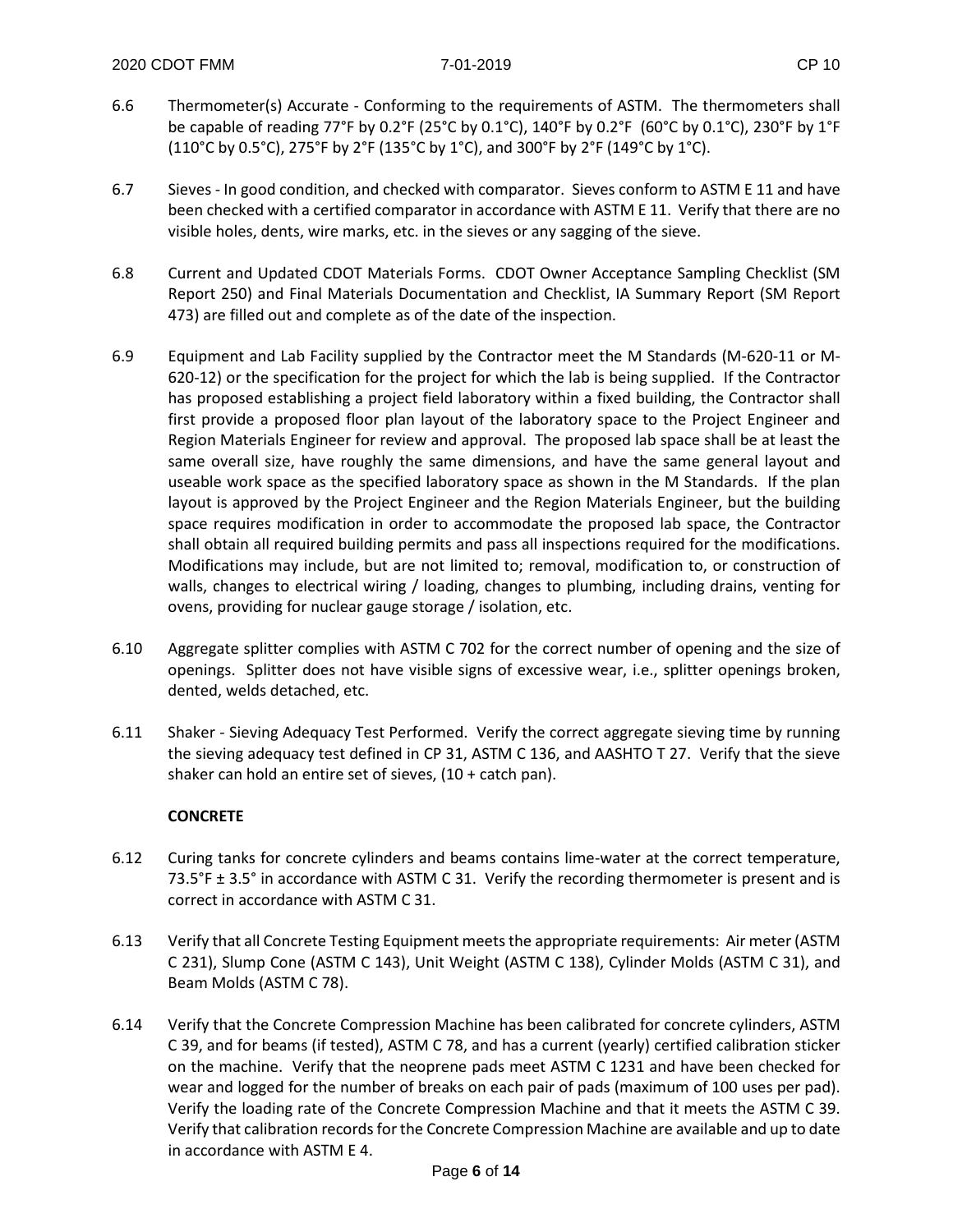#### **ASPHALT**

- 6.15 Verify that a square splitting pan and square sided scoop are being used for asphalt sampling and splitting in accordance with CP 55.
- 6.16 Verify that CP 51 is being followed for determination of Maximum Specific Gravity (Rice). Verify that manometer is free of air bubbles, vacuum pump oil is free of water, desiccating crystals are free of moisture, flasks have been calibrated in accordance with CP 51 and "D" weights have been logged. Verify that vacuum pump pressure can be maintained at  $28 \pm 2$  mm of mercury.
- 6.17 Verify that CP 44 is being followed for determination of Bulk Specific Gravity. Bulk tank is at the correct temperature,  $77^{\circ}F \pm 1.8^{\circ}$  (25°C  $\pm$  1°). Suspension line is of the smallest possible diameter at the water surface (and there are no knots at the surface).

#### **NUCLEAR**

6.18 Verify that nuclear gauges are stored and secured properly as required by the Radioactive Materials License. Verify that the Caution Radioactive Materials placard, the Notice to Employees document, and the Nuclear Incident Procedure sheet (filled out with responsible individual(s) names and phone numbers) are posted correctly. That the daily gauge logs are filled out and current, and the Moisture / Density Gauge has been calibrated as specified. Consultant M/D Gauges have been certified within the last 12 months and CDOT M/D Gauges have been calibrated within the last 24 months. Verify that Statistical Stability and Drift tests have been run before the start of the project and whenever requested by the Project Engineer.

#### **SOILS**

6.19 Verify that soils and base course equipment meet the corresponding AASHTO requirements and that the correct hammers and molds, designated in AASHTO T 99 and T 180, are used. Verify that the atterberg limit equipment is calibrated properly and is within specification in accordance with AASHTO T 89 and T 99. Verify that the #4 riddle meets the AASHTO E 11 standards by using a comparator, micrometer, or other calibrated measuring device. Verify that the compaction base is of sufficient mass (> 90 kg) and that a suitable area for compaction is available in accordance with AASHTO T 99 and T 180.

**Note 1:** ACI Aggregate Base Testing Technician was added into Table 10-1 and the Field Lab & Personnel Qualification Checklist.

**Note 2:** AASHTO TP118 Characterization of the Air-Void System of Freshly Mixed Concrete by the Sequential Pressure Method (Super Air Meter), was added into Table 10-1 and the Field Lab & Personnel Qualification Checklist.

\*\* Those testing self-consolidating concrete shall have the SCC certification in addition to the FG certification.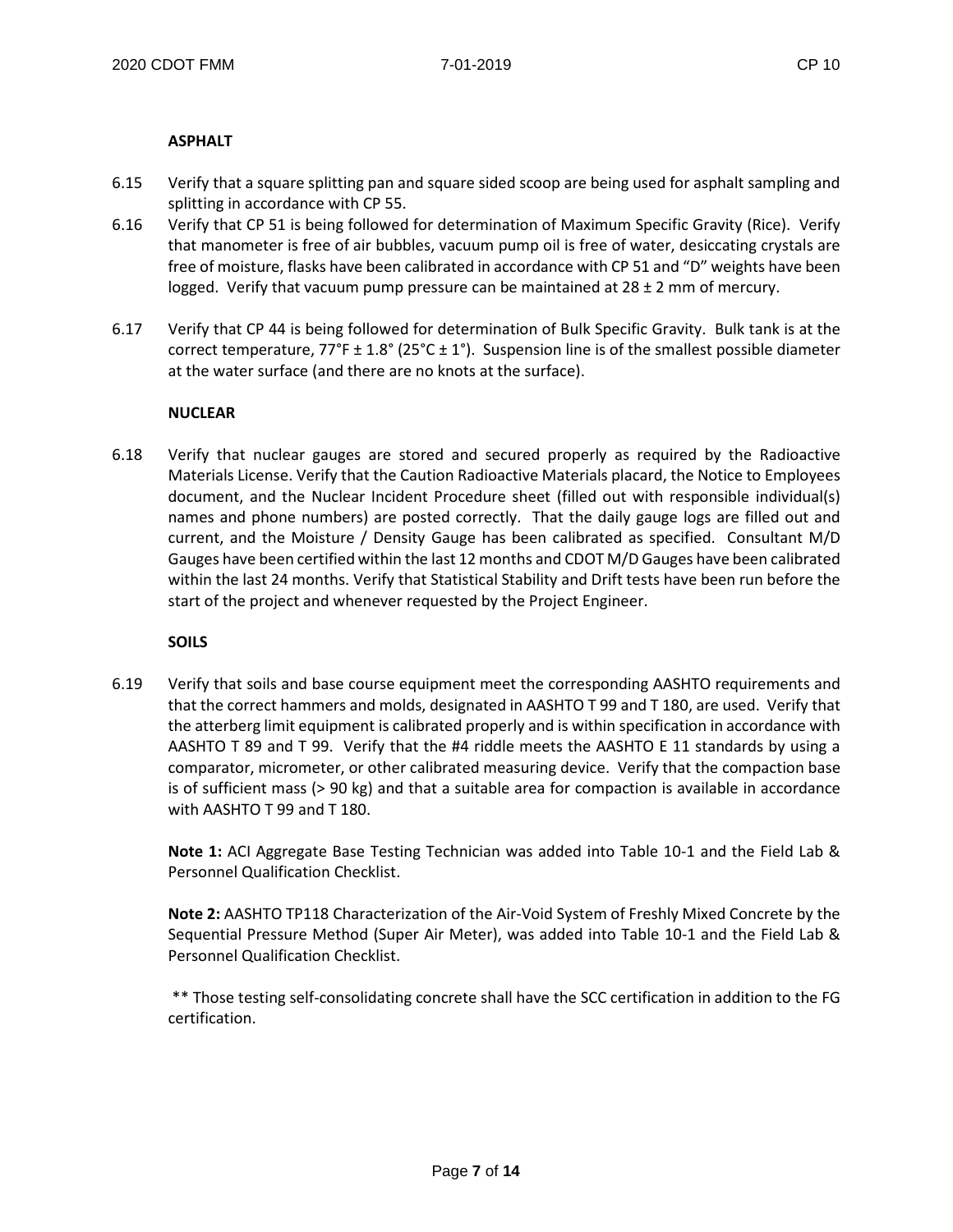÷.

 $\overline{\phantom{a}}$  $\overline{\phantom{a}}$  $\overline{\mathbf{r}}$ 

| AASTHO Test Designation | <b>ASTM Test Designation</b> | <b>CDOT Test Designation</b> | <b>Test Description</b>                                                                                             | ACI Concrete Field Testing Technician<br>Concrete Testing Technician (SCC)<br>Grade I (FG) - Self-Consolidating | Level 1 (1) - Level 2 (2)<br>ACI Aggregate Testing Technician | ACI Concrete Lab. Testing Tech. Grade<br>(G) - Level 1 (L) - Both (B) | ACI Concrete Lab. Testing Tech. Grade<br>II (G) - Level 2 (L) – Both (B) | ACI Concrete Strength Testing<br>Technician | ACI Agg. Base Testing Technician | Inspector<br>WAQTC Embankment & Base<br>Excavation & Embankment<br>$-$ Soil s | LABCAT Level A     | LABCAT Level B | LABCAT Level C | LABCAT Level E |
|-------------------------|------------------------------|------------------------------|---------------------------------------------------------------------------------------------------------------------|-----------------------------------------------------------------------------------------------------------------|---------------------------------------------------------------|-----------------------------------------------------------------------|--------------------------------------------------------------------------|---------------------------------------------|----------------------------------|-------------------------------------------------------------------------------|--------------------|----------------|----------------|----------------|
| T <sub>2</sub>          | D 75                         | CP 30                        | <b>Sampling Aggregates</b>                                                                                          |                                                                                                                 | $\mathbf{1}$                                                  | В                                                                     |                                                                          |                                             | X                                |                                                                               | $\pmb{\mathsf{x}}$ |                |                | X              |
| T 84                    | C 128                        | <b>CPL</b><br>4102           | Specific Gravity and Absorption of<br>Fine Aggregate                                                                |                                                                                                                 | $\mathbf{1}$                                                  | В                                                                     |                                                                          |                                             |                                  |                                                                               |                    |                |                | X              |
| T 85                    | C 127                        |                              | Specific Gravity and Absorption of<br>Coarse Aggregate                                                              |                                                                                                                 | $\mathbf{1}$                                                  | В                                                                     |                                                                          |                                             |                                  | X                                                                             |                    |                |                | x              |
| T 11                    | C 117                        | CP 31                        | Materials Finer Than 75-um (No.<br>200) Sieve in Mineral Aggregates<br>by Washing                                   |                                                                                                                 | $\mathbf{1}$                                                  | B                                                                     |                                                                          |                                             |                                  |                                                                               |                    | X              |                |                |
| T 248                   | C 702                        | <b>CP 32</b>                 | Reducing Samples of Aggregate<br>to Testing Size                                                                    |                                                                                                                 | $\mathbf{1}$                                                  | В                                                                     |                                                                          |                                             | X                                |                                                                               |                    | X              |                |                |
| T 255                   | C 566                        |                              | <b>Total Moisture Content of</b><br>Aggregate by Drying                                                             |                                                                                                                 | $\mathbf{1}$                                                  | В                                                                     |                                                                          |                                             |                                  | X                                                                             |                    |                |                |                |
| T 27                    | C <sub>136</sub>             | CP 31                        | Sieve Analysis of Fine and Coarse<br>Aggregates                                                                     |                                                                                                                 | $\mathbf{1}$                                                  | В                                                                     |                                                                          |                                             |                                  |                                                                               |                    | X              |                |                |
| T 112                   | C <sub>142</sub>             |                              | Clay Lumps and Friable Particles<br>in Aggregate                                                                    |                                                                                                                 | $\mathbf{2}$                                                  |                                                                       | G                                                                        |                                             |                                  |                                                                               |                    |                |                | X              |
| T 96                    | C <sub>131</sub>             |                              | Resistance to Degradation of<br>Small-Size Coarse Aggregate by<br>Abrasion and Impact in the Los<br>Angeles Machine |                                                                                                                 | $\mathbf{2}$                                                  |                                                                       | G                                                                        |                                             |                                  |                                                                               |                    |                |                | X              |
|                         | C 535                        |                              | Resistance to Degradation of<br>Large-Size Coarse Aggregate by<br>Abrasion and Impact in the Los<br>Angeles Machine |                                                                                                                 | $\mathbf{2}$                                                  |                                                                       | G                                                                        |                                             |                                  |                                                                               |                    |                |                |                |
| T 176                   |                              | CP 37                        | Plastic fines in Graded Aggregates<br>and Soils by Use of the Sand<br><b>Equivalent Test</b>                        |                                                                                                                 | $\mathbf{2}$                                                  |                                                                       |                                                                          |                                             |                                  |                                                                               |                    |                |                | X              |
| T 304                   |                              |                              | Un-compacted Void Content of<br>Fine Aggregate                                                                      |                                                                                                                 | $\mathbf{2}$                                                  |                                                                       |                                                                          |                                             |                                  |                                                                               |                    |                |                | X              |
| TP 61                   | D 5821                       | CP 45                        | Determining the Percentage of<br>Fractured Particles in Coarse<br>Aggregate                                         |                                                                                                                 | 1 or 2                                                        |                                                                       |                                                                          |                                             |                                  |                                                                               |                    |                |                | x              |
| T 104                   |                              |                              | Soundness of Aggregates by<br>Freezing and Thawing                                                                  |                                                                                                                 | $\mathbf{2}$                                                  |                                                                       |                                                                          |                                             |                                  |                                                                               |                    |                |                | X              |
|                         | D 4791                       |                              | Flat Particles, Elongated Particles,<br>or Flat and Elongated Particles in<br>Coarse Aggregate                      |                                                                                                                 | $\mathbf{2}$                                                  |                                                                       |                                                                          |                                             |                                  |                                                                               |                    |                |                | x              |
| T 327                   |                              |                              | Resistance of Coarse Aggregate to<br>Degradation by Abrasion in the<br>Micro-Deval Apparatus                        |                                                                                                                 |                                                               |                                                                       |                                                                          |                                             |                                  |                                                                               |                    |                |                | X              |
| T 166                   |                              | <b>CP 44</b>                 | <b>Bulk Specific Gravity of</b><br><b>Compacted Bituminous Mixtures</b><br>Using Saturated Surface-Dry<br>Specimens |                                                                                                                 |                                                               |                                                                       |                                                                          |                                             |                                  |                                                                               |                    | X              |                |                |
| T 209                   |                              | CP 51                        | <b>Theoretical Maximum Specific</b><br>Gravity and Density of<br><b>Bituminous Paving Mixtures</b>                  |                                                                                                                 |                                                               |                                                                       |                                                                          |                                             |                                  |                                                                               |                    | X              |                |                |

#### **TABLE 10-1 Sampling & Testing Personnel Qualifications1**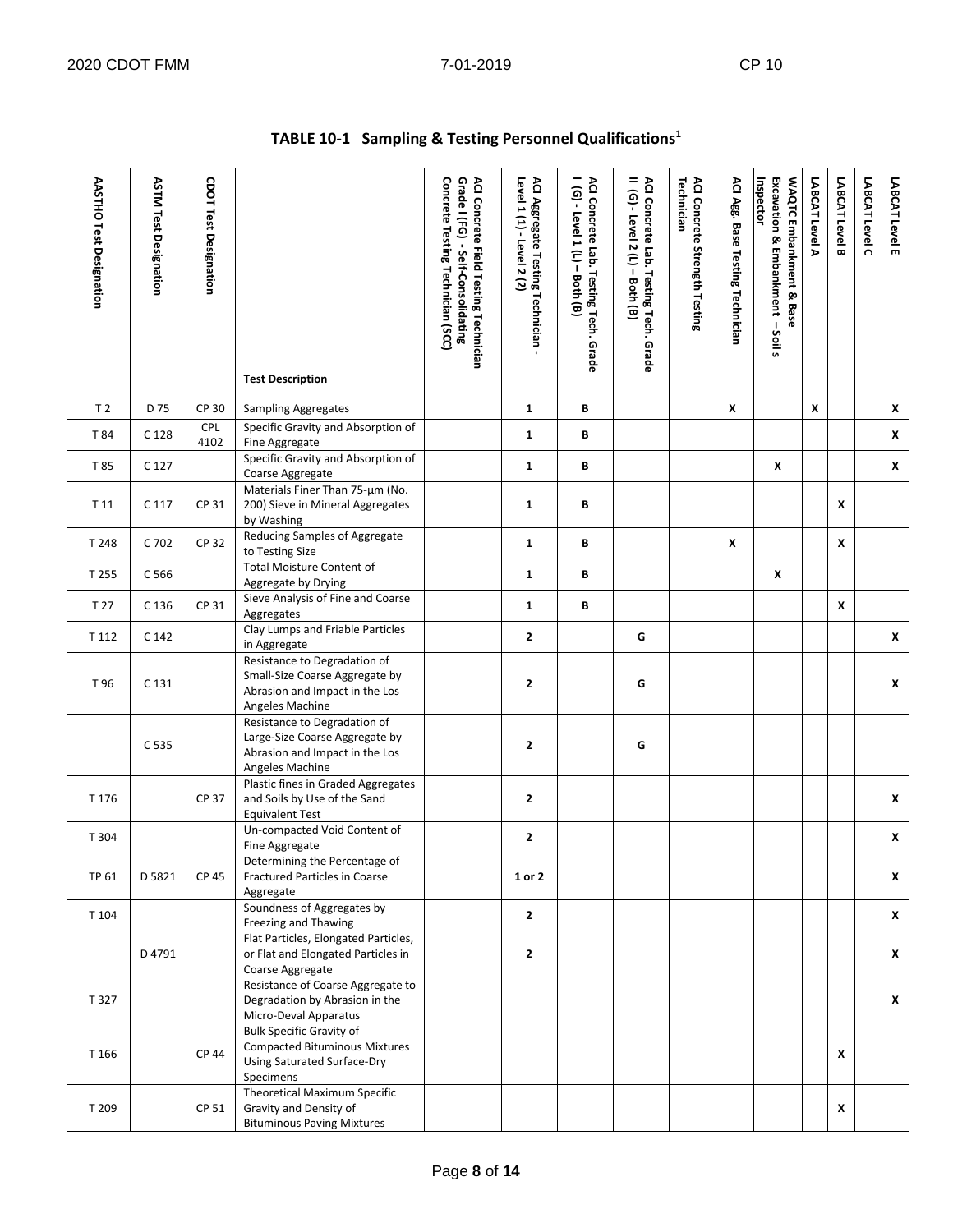| AASTHO Test Designation | <b>ASTM Test Designation</b> | <b>CDOT Test Designation</b> | <b>Test Description</b>                                                                                       | Concrete Testing Technician (SCC)<br>Grade I (FG) - Self-Consolidating<br>ACI Concrete Field Testing Technician | Level 1 (1) - Level 2 (2)<br>ACI Aggregate Testing Technician - | I (G) - Level 1 (L) - Both (B)<br>ACI Concrete Lab. Testing Tech. Grade | II (G) - Level 2 (L) - Both (B)<br>ACI Concrete Lab. Testing Tech. Grade | ACI Concrete Strength Testing<br>Technician | ACI Agg. Base Testing Technician | Inspector<br>Excavation & Embankment - Soil s<br>WAQTC Embankment & Base | LABCAT Level A | LABCAT Level B | LABCAT Level C | LABCAT Level E |
|-------------------------|------------------------------|------------------------------|---------------------------------------------------------------------------------------------------------------|-----------------------------------------------------------------------------------------------------------------|-----------------------------------------------------------------|-------------------------------------------------------------------------|--------------------------------------------------------------------------|---------------------------------------------|----------------------------------|--------------------------------------------------------------------------|----------------|----------------|----------------|----------------|
|                         |                              | CP 81                        | In-Place Density of Bituminous<br>Mixes Using the Nuclear<br>Moisture-Density Gauge                           |                                                                                                                 |                                                                 |                                                                         |                                                                          |                                             |                                  |                                                                          | X              |                |                |                |
|                         | D 3665                       | <b>CP 75</b>                 | Random sampling                                                                                               |                                                                                                                 |                                                                 |                                                                         |                                                                          |                                             |                                  |                                                                          | X              |                |                |                |
| T 168                   |                              | <b>CP 41</b>                 | Sampling Hot Mix Asphalt                                                                                      |                                                                                                                 |                                                                 |                                                                         |                                                                          |                                             |                                  |                                                                          | X              |                |                |                |
| T 248                   |                              | <b>CP 55</b>                 | Splitting Hot Mix Asphalt                                                                                     |                                                                                                                 |                                                                 |                                                                         |                                                                          |                                             |                                  |                                                                          | X              |                |                |                |
| T 287                   |                              | <b>CP 85</b>                 | Asphalt Content by Nuclear                                                                                    |                                                                                                                 |                                                                 |                                                                         |                                                                          |                                             |                                  |                                                                          |                | X              |                |                |
|                         |                              | <b>CPL</b>                   | Method<br>Asphalt Content by Ignition                                                                         |                                                                                                                 |                                                                 |                                                                         |                                                                          |                                             |                                  |                                                                          |                |                |                |                |
| T 308                   |                              | 5120                         | Method                                                                                                        |                                                                                                                 |                                                                 |                                                                         |                                                                          |                                             |                                  |                                                                          |                | $\pmb{\chi}$   |                |                |
| T 312                   |                              |                              | Superpave Gyratory Compactor                                                                                  |                                                                                                                 |                                                                 |                                                                         |                                                                          |                                             |                                  |                                                                          |                |                | X              |                |
| T 246                   |                              | CPL<br>5106                  | <b>Hveem Stability</b>                                                                                        |                                                                                                                 |                                                                 |                                                                         |                                                                          |                                             |                                  |                                                                          |                |                | X              |                |
| T 283                   |                              | CPL                          | Resistance to Moisture Induced                                                                                |                                                                                                                 |                                                                 |                                                                         |                                                                          |                                             |                                  |                                                                          |                |                | X              |                |
|                         |                              | 5109                         | Damage<br>Unbonded Caps for Concrete                                                                          |                                                                                                                 |                                                                 |                                                                         |                                                                          |                                             |                                  |                                                                          |                |                |                |                |
|                         | C 1231                       |                              | Cylinders                                                                                                     |                                                                                                                 |                                                                 | В                                                                       |                                                                          | X                                           |                                  |                                                                          |                |                |                |                |
|                         | C <sub>39</sub>              |                              | Compressive Strength of<br><b>Cylindrical Concrete Specimens</b>                                              |                                                                                                                 |                                                                 | В                                                                       |                                                                          | X                                           |                                  |                                                                          |                |                |                |                |
|                         | C 617                        |                              | Capping Cylindrical Concrete<br>Specimens                                                                     |                                                                                                                 |                                                                 | В                                                                       |                                                                          | X                                           |                                  |                                                                          |                |                |                |                |
|                         | C 1064                       |                              | Temperature of Freshly Mixed<br>Hydraulic-Cement Concrete                                                     | FG                                                                                                              |                                                                 |                                                                         |                                                                          |                                             |                                  |                                                                          |                |                |                |                |
|                         | C 172                        |                              | Sampling Freshly Mixed Concrete                                                                               | FG                                                                                                              |                                                                 |                                                                         |                                                                          |                                             |                                  |                                                                          |                |                |                |                |
|                         | C 143                        |                              | Slump of Hydraulic-Cement<br>Concrete                                                                         | FG                                                                                                              |                                                                 |                                                                         |                                                                          |                                             |                                  |                                                                          |                |                |                |                |
|                         | C 138                        |                              | Density, Yield and Air Content<br>(Gravimetric) of Concrete                                                   | $FG**$                                                                                                          |                                                                 |                                                                         |                                                                          |                                             |                                  |                                                                          |                |                |                |                |
|                         | C <sub>231</sub>             |                              | Air Content of Freshly Mixed<br>Concrete by Pressure Method                                                   | $FG**$                                                                                                          |                                                                 |                                                                         |                                                                          |                                             |                                  |                                                                          |                |                |                |                |
|                         | C <sub>31</sub>              |                              | Making and Curing Concrete Test<br>Specimens in the Field                                                     | $FG**$                                                                                                          |                                                                 |                                                                         |                                                                          |                                             |                                  |                                                                          |                |                |                |                |
|                         | C 42                         |                              | Obtaining and Testing Drilled<br>Cores and Sawed Beams                                                        |                                                                                                                 |                                                                 |                                                                         | В                                                                        |                                             |                                  |                                                                          |                |                |                |                |
|                         | C 78                         |                              | Flexural Strength of Concrete<br>(Using Simple Method with Third-<br>Point Loading)                           |                                                                                                                 |                                                                 | L.                                                                      | G                                                                        | X                                           |                                  |                                                                          |                |                |                |                |
| T 310                   |                              | <b>CP 80</b>                 | In-Place Density and Moisture<br>Content of Soil and Soil-<br>Aggregate by Nuclear Methods<br>(Shallow Depth) |                                                                                                                 |                                                                 |                                                                         |                                                                          |                                             |                                  | X                                                                        |                |                |                |                |
| T 89                    |                              |                              | Determining the Liquid Limits of<br>Soils                                                                     |                                                                                                                 |                                                                 |                                                                         |                                                                          |                                             | X                                | $x^*$                                                                    |                |                |                |                |
| T 90                    |                              |                              | Determining the Plastic Limit and<br>Plasticity Index of Soils                                                |                                                                                                                 |                                                                 |                                                                         |                                                                          |                                             | X                                | $x *$                                                                    |                |                |                |                |
| T 99 T<br>180           |                              | $CP-23$                      | Moisture Density Relations of<br>Soils                                                                        |                                                                                                                 |                                                                 |                                                                         |                                                                          |                                             | X                                | x                                                                        |                |                |                |                |
|                         | C 1610                       |                              | Static Segregation of Self-<br><b>Consolidating Concrete Using</b><br>Column Technique                        | <b>CSC</b>                                                                                                      |                                                                 |                                                                         |                                                                          |                                             |                                  |                                                                          |                |                |                |                |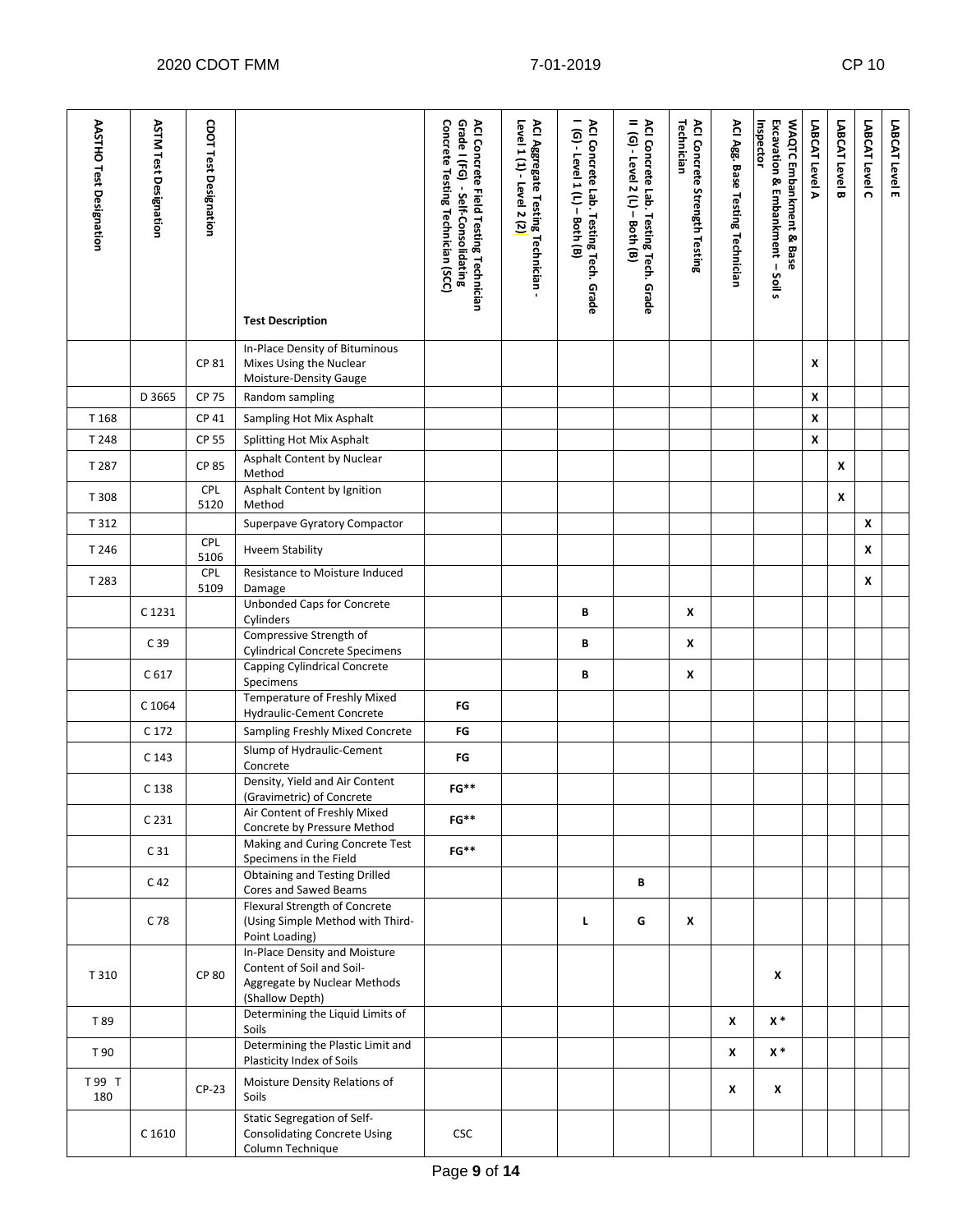| <b>AASTHO Test Designation</b> | <b>ASTM Test Designation</b> | CDOT Test Designation | <b>Test Description</b>                                                                                                         | Concrete Testing Technician (SCC)<br>Grade I (FG)<br><b>ACI Concrete</b><br>Field Testing Technician<br>Self-Consolidating | ACI Aggregate Testing Technician<br>Level 1 (1) - Level 2 (2 <mark>)</mark> | ACI Concrete Lab. Testing Tech. Grade<br>ື<br>Level 1 (L)<br>Both (B) | =<br>ACI Concrete Lab. Testing Tech.<br>$(6)$ - Level 2 $(1)$<br>$\mathbf{I}$<br>Both (B)<br>Grade | Technician<br><b>ACI Concrete</b><br><b>Strength Testing</b> | ACI Agg. Base<br><b>Testing Technician</b> | Inspector<br>WAQTC Embankment & Base<br>Excavation<br>ჯ<br>Embankment<br>Soil<br>s. | LABCAT Level A | LABCAT Level B | LABCAT Level C | LABCAT Level E |
|--------------------------------|------------------------------|-----------------------|---------------------------------------------------------------------------------------------------------------------------------|----------------------------------------------------------------------------------------------------------------------------|-----------------------------------------------------------------------------|-----------------------------------------------------------------------|----------------------------------------------------------------------------------------------------|--------------------------------------------------------------|--------------------------------------------|-------------------------------------------------------------------------------------|----------------|----------------|----------------|----------------|
|                                | C 1611                       |                       | Slump Flow of Self-Consolidating<br>Concrete                                                                                    | <b>SCC</b>                                                                                                                 |                                                                             |                                                                       |                                                                                                    |                                                              |                                            |                                                                                     |                |                |                |                |
|                                | C 1621                       |                       | Passing Ability of Self-<br>Consolidating Concrete by J-Ring                                                                    | <b>SCC</b>                                                                                                                 |                                                                             |                                                                       |                                                                                                    |                                                              |                                            |                                                                                     |                |                |                |                |
|                                | C 1712                       |                       | Rapid Assessment of Static<br>Segregation Resistance of Self-<br><b>Consolidating Concrete Using</b><br><b>Penetration Test</b> | <b>SCC</b>                                                                                                                 |                                                                             |                                                                       |                                                                                                    |                                                              |                                            |                                                                                     |                |                |                |                |
|                                | C 1758                       |                       | <b>Fabricating Test Specimens with</b><br>Self-Consolidating Concrete                                                           | <b>SCC</b>                                                                                                                 |                                                                             |                                                                       |                                                                                                    |                                                              |                                            |                                                                                     |                |                |                |                |
| <b>TP 118</b>                  |                              |                       | Characterization of the Air-Void<br>System of Freshly Mixed Concrete<br>by the Sequential Pressure<br>Method (Super Air Meter)  | FG                                                                                                                         |                                                                             |                                                                       |                                                                                                    |                                                              |                                            |                                                                                     |                |                |                |                |

\* Those only seeking an inspection certification need only pass the excavation and embankment exam.

\*\* Those testing self-consolidating concrete shall have the SCC certification in addition to the FG certification

**<sup>1</sup> New for projects utilizing the 2020 Field Materials Manual and advertised after January 1, 2020 -** All personnel conducting Quality Assurance Testing and acceptance of materials on CDOT projects advertised after January 1, 2020, shall have successfully completed and passed the online e-learning CDOT Materials Technician Training Course offered through the CDOT Transportation Engineering Training Program (TETP). This online course can be accessed at the following link: [https://www.codot.gov/programs/tetp.](https://www.codot.gov/programs/tetp) This is in addition to qualifications/certifications required for specific materials or test methods as listed in Table 10-1, above.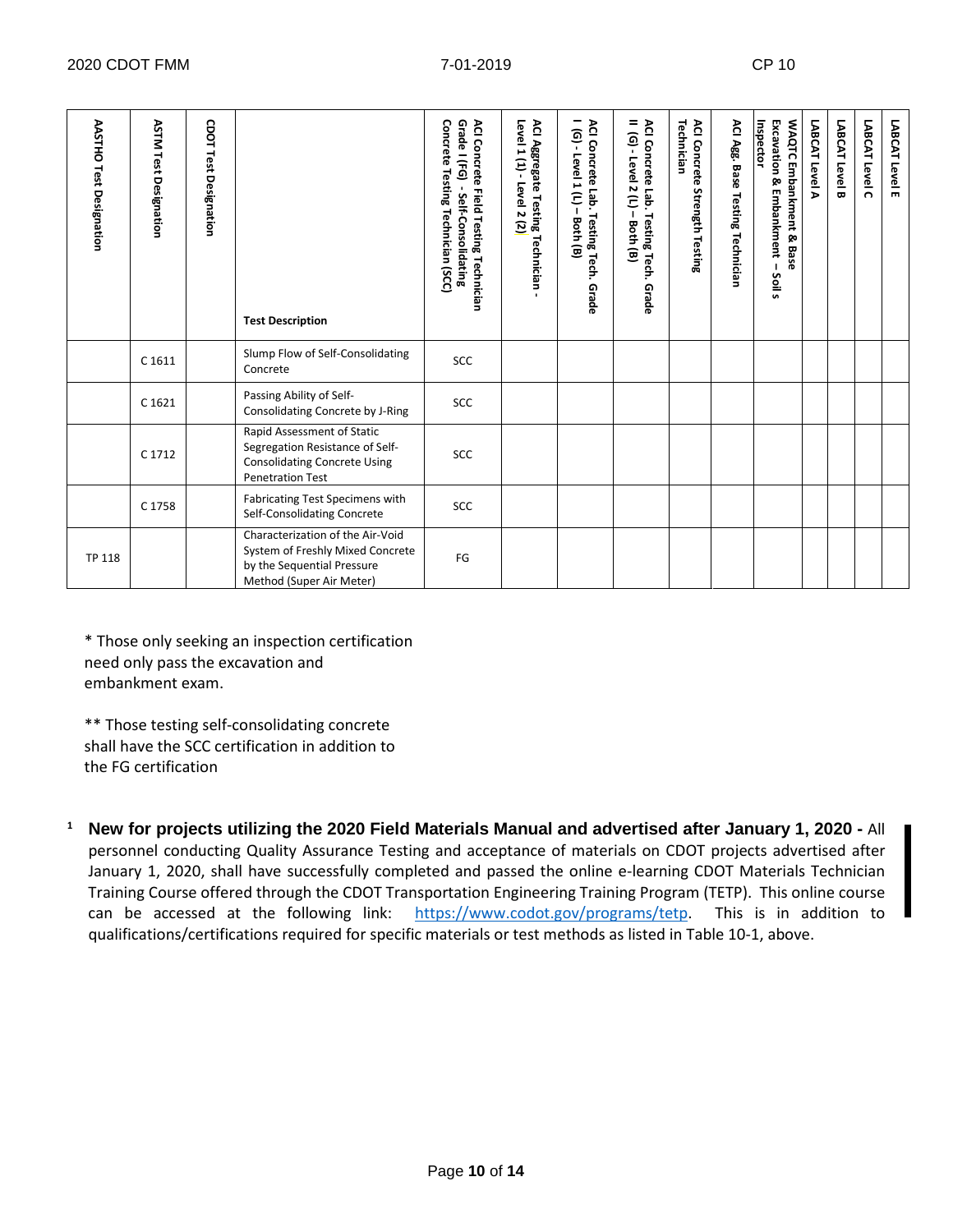# **Field Lab & Personnel Qualification Checklist – 2019**

|                                 |                                         | Contract ID _____________                                                                                                                                                        |  |  |  |  |
|---------------------------------|-----------------------------------------|----------------------------------------------------------------------------------------------------------------------------------------------------------------------------------|--|--|--|--|
|                                 |                                         |                                                                                                                                                                                  |  |  |  |  |
|                                 |                                         |                                                                                                                                                                                  |  |  |  |  |
|                                 |                                         | Qualified Laboratory? [ ] Yes [ ] No General Impression ________________________                                                                                                 |  |  |  |  |
|                                 | Current LIMS Access? [ ] Yes [ ] No     |                                                                                                                                                                                  |  |  |  |  |
|                                 | [ ] Region Inspection of Consultant Lab | [ ] Region Inspection of Project Field Lab [ ] Region Inspection of Contractor Lab                                                                                               |  |  |  |  |
|                                 | <b>GENERAL</b>                          |                                                                                                                                                                                  |  |  |  |  |
| 6.1<br>6.2<br>6.3<br>6.4<br>6.5 |                                         | Calibration Checks & Personnel Qualification, Documents present & complete.(Y/N/NA) _____<br>Ovens-Verified as Accurate, Temperatures (140°, 230°, 275°, 300°F). (Y/N/NA) ______ |  |  |  |  |
| 6.6<br>6.7                      |                                         |                                                                                                                                                                                  |  |  |  |  |
| 6.8<br>6.9                      |                                         |                                                                                                                                                                                  |  |  |  |  |

#### **Comments:**

| 6.13 Concrete Testing Equipment:   |
|------------------------------------|
|                                    |
|                                    |
|                                    |
|                                    |
| 6.14 Concrete Compression Machine: |
|                                    |
|                                    |
|                                    |
|                                    |
|                                    |

### **Comments:**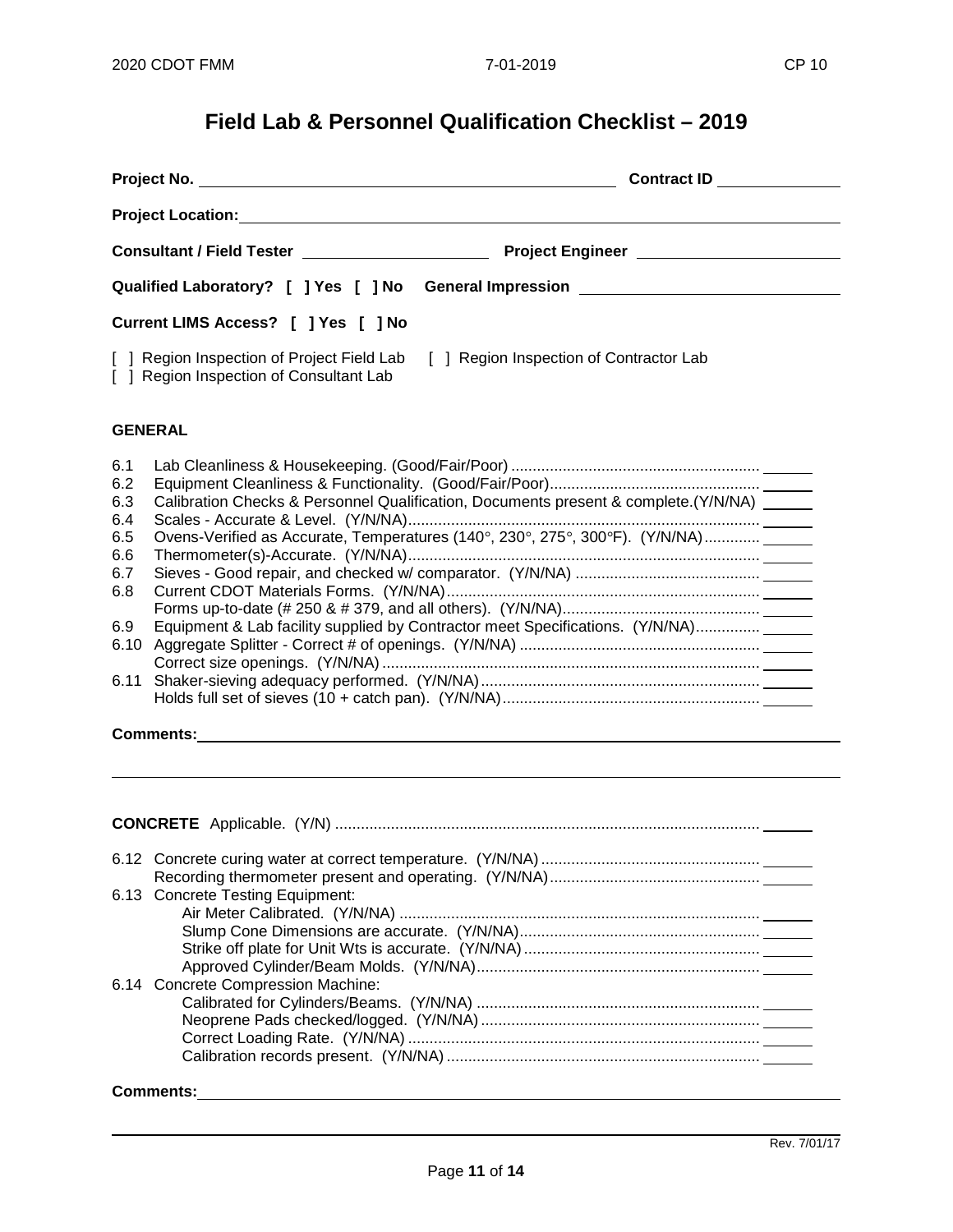| <b>ASPHALT</b> |                                                                                                                                           |
|----------------|-------------------------------------------------------------------------------------------------------------------------------------------|
|                |                                                                                                                                           |
|                |                                                                                                                                           |
|                |                                                                                                                                           |
|                |                                                                                                                                           |
|                |                                                                                                                                           |
|                |                                                                                                                                           |
|                |                                                                                                                                           |
|                |                                                                                                                                           |
|                | 6.17 Bulk Specific Gravity Equipment:                                                                                                     |
|                |                                                                                                                                           |
|                |                                                                                                                                           |
|                |                                                                                                                                           |
|                |                                                                                                                                           |
|                |                                                                                                                                           |
|                |                                                                                                                                           |
|                | NUCLEAR                                                                                                                                   |
|                |                                                                                                                                           |
|                |                                                                                                                                           |
|                |                                                                                                                                           |
|                |                                                                                                                                           |
|                |                                                                                                                                           |
|                |                                                                                                                                           |
|                |                                                                                                                                           |
|                |                                                                                                                                           |
|                | <b>Comments:</b><br><u> 1989 - Johann Stoff, deutscher Stoff, der Stoff, der Stoff, der Stoff, der Stoff, der Stoff, der Stoff, der S</u> |
|                |                                                                                                                                           |
|                |                                                                                                                                           |
|                |                                                                                                                                           |
|                |                                                                                                                                           |
| <b>SOILS</b>   | Applicable.                                                                                                                               |
|                |                                                                                                                                           |
|                | 6.19 Soils & Base Equipment:                                                                                                              |
|                |                                                                                                                                           |
|                |                                                                                                                                           |
|                |                                                                                                                                           |
|                |                                                                                                                                           |
|                |                                                                                                                                           |
|                |                                                                                                                                           |
|                |                                                                                                                                           |
|                |                                                                                                                                           |
|                |                                                                                                                                           |
|                |                                                                                                                                           |
|                |                                                                                                                                           |
|                |                                                                                                                                           |
|                |                                                                                                                                           |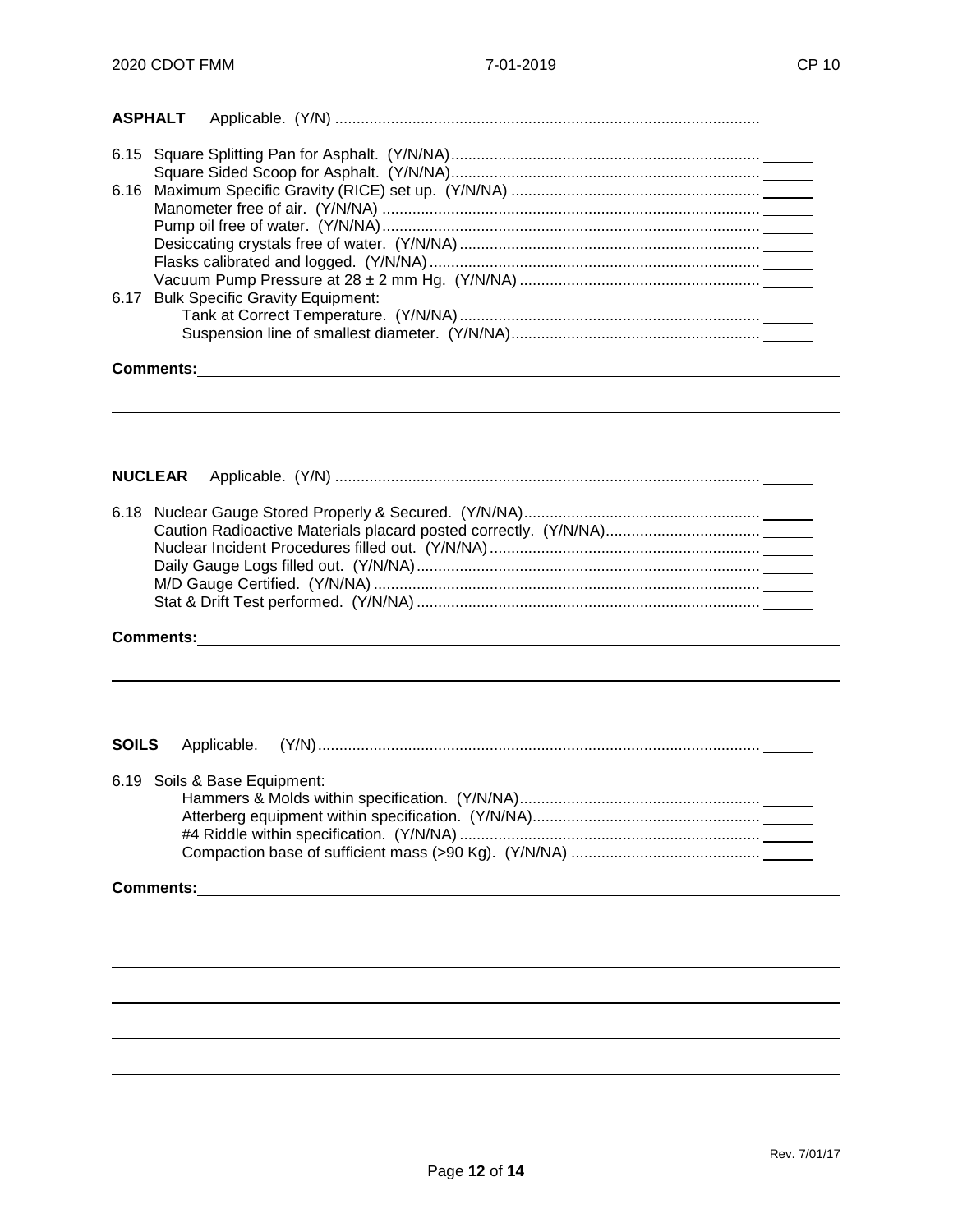#### **PERSONNEL**

| Tester 1<br>(Name / Title) | <b>Required</b><br>$(Y \text{ or } N)$ | <b>Certification</b>                                | <b>Expiration</b><br><b>MM-DD-YY</b> |
|----------------------------|----------------------------------------|-----------------------------------------------------|--------------------------------------|
|                            |                                        | ACI Concrete Field Testing Technician Grade I       |                                      |
|                            |                                        | ACI Aggregate Testing Technician - Level 1          |                                      |
|                            |                                        | ACI Aggregate Testing Technician - Level 2          |                                      |
|                            |                                        | ACI Concrete Laboratory Testing Technician Grade I  |                                      |
|                            |                                        | or ACI Concrete Lab. Testing Tech. Level 1          |                                      |
|                            |                                        | ACI Concrete Laboratory Testing Technician Grade II |                                      |
|                            |                                        | or ACI Concrete Lab. Testing Tech. Level 2          |                                      |
|                            |                                        | ACI Concrete Strength Testing Technician            |                                      |
|                            |                                        | ACI Aggregate Base Testing Technician               |                                      |
|                            |                                        | <b>WAQTC Embankment &amp; Base</b>                  |                                      |
|                            |                                        | Excavation & Embankment - Soils Inspector           |                                      |
|                            |                                        | LabCAT A                                            |                                      |
|                            |                                        | LabCAT <sub>B</sub>                                 |                                      |
|                            |                                        | LabCAT <sub>C</sub>                                 |                                      |
|                            |                                        | LabCAT E                                            |                                      |

| Tester 2<br>(Name / Title) | Required<br>(Y or N) | <b>Certification</b>                                | <b>Expiration</b><br>MM-DD-YY |
|----------------------------|----------------------|-----------------------------------------------------|-------------------------------|
|                            |                      |                                                     |                               |
|                            |                      | ACI Concrete Field Testing Technician Grade I       |                               |
|                            |                      | ACI Aggregate Testing Technician - Level 1          |                               |
|                            |                      | ACI Aggregate Testing Technician - Level 2          |                               |
|                            |                      | ACI Concrete Laboratory Testing Technician Grade I  |                               |
|                            |                      | or ACI Concrete Lab. Testing Tech. Level 1          |                               |
|                            |                      | ACI Concrete Laboratory Testing Technician Grade II |                               |
|                            |                      | or ACI Concrete Lab. Testing Tech. Level 2          |                               |
|                            |                      | ACI Concrete Strength Testing Technician            |                               |
|                            |                      | ACI Aggregate Base Testing Technician               |                               |
|                            |                      | <b>WAQTC Embankment &amp; Base</b>                  |                               |
|                            |                      | Excavation & Embankment - Soils Inspector           |                               |
|                            |                      | LabCAT A                                            |                               |
|                            |                      | LabCAT <sub>B</sub>                                 |                               |
|                            |                      | LabCAT <sub>C</sub>                                 |                               |
|                            |                      | LabCAT E                                            |                               |

# **Comments:**

| Inspected by: <b>with the set of the set of the set of the set of the set of the set of the set of the set of the set of the set of the set of the set of the set of the set of the set of the set of the set of the set of the </b> | (print name)                                                                                                       | Date | Region | <b>Materials Lab</b> |
|--------------------------------------------------------------------------------------------------------------------------------------------------------------------------------------------------------------------------------------|--------------------------------------------------------------------------------------------------------------------|------|--------|----------------------|
|                                                                                                                                                                                                                                      | (signature)                                                                                                        |      |        |                      |
|                                                                                                                                                                                                                                      | Project Engineer (print name)                                                                                      | Date |        |                      |
|                                                                                                                                                                                                                                      | (signature)                                                                                                        |      |        |                      |
| Distribution:                                                                                                                                                                                                                        | () Region Materials Engineer - Original<br><b>Resident Engineer</b><br>Project Engineer<br><b>Field Lab Tester</b> |      |        | Rev. 7/01/17         |